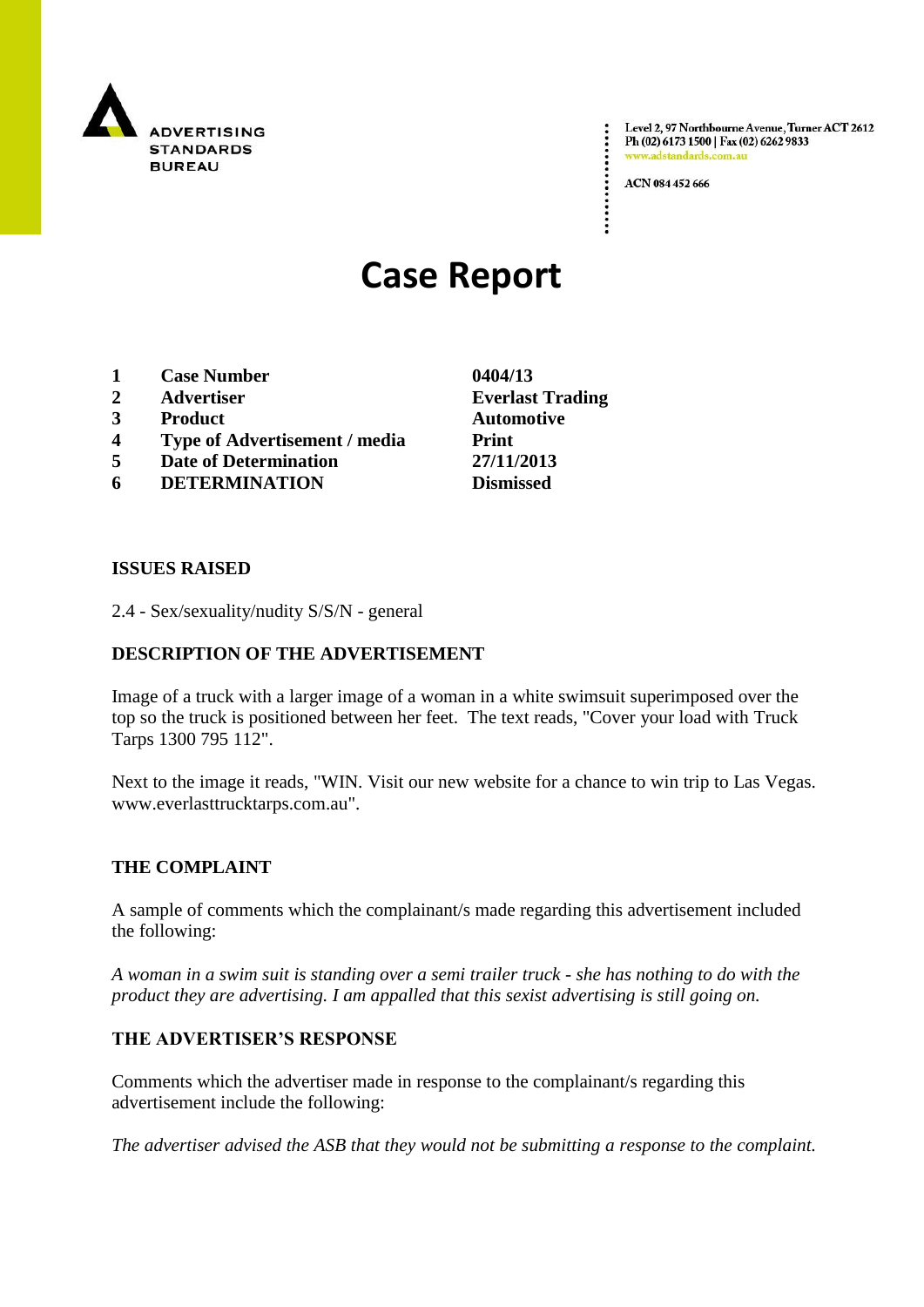### **THE DETERMINATION**

The Advertising Standards Board ("Board") considered whether this advertisement breaches Section 2 of the Advertiser Code of Ethics (the "Code").

The Board noted the complainant's concerns that the advertisement depicts a woman in a swimsuit which has no relevance to the product being advertised and is sexist.

The Board viewed the advertisement and noted the advertiser's response.

The Board considered whether the advertisement complied with Section 2.1 of the Code which requires that 'advertisements shall not portray or depict material in a way which discriminates against or vilifies a person or section of the community on account of …gender...'

The Board noted that the advertisement features an oversized image of a woman in a white swimsuit with a truck between her parted legs.

The Board noted the complainant's concerns that the advertisement is sexist in its depiction of a woman in a swimsuit. The Board noted it had previously considered a similar complaint about a woman in a bikini advertising extension leads (0113/13) where:

"The Board noted that the image of the woman in her bikini does not have any relevance to a company which sells electrical leads. The Board noted that it is common practice for Advertisers to use eye catching images to attract the attention of the community and that many members of the community would prefer that images featuring women or men wearing little clothing were not used in such a manner. The Board considered however that the image of the woman does not of itself amount to an image which discriminates against or vilifies women<sup>"</sup>

Consistent with its previous determination the Board considered that in this instance the use of a woman in a swimsuit does not of itself amount to an image which is discriminatory towards women.

The Board determined that the advertisement does not breach Section 2.1 of the Code.

The Board considered whether the advertisement was in breach of Section 2.2 of the Code. Section 2.2 of the Code states: "Advertising or marketing communications should not employ sexual appeal in a manner which is exploitative and degrading of any individual or group of people."

The Board noted the complainant's concerns that the woman has no relevance to the product advertised.

A minority of the Board considered that the depiction of the woman in her swimsuit with a truck positioned between her legs and the text, "Cover your load" amounts to an overall depiction which is exploitative and degrading.

The majority of the Board however considered that the use of the phrase, "Cover your load"